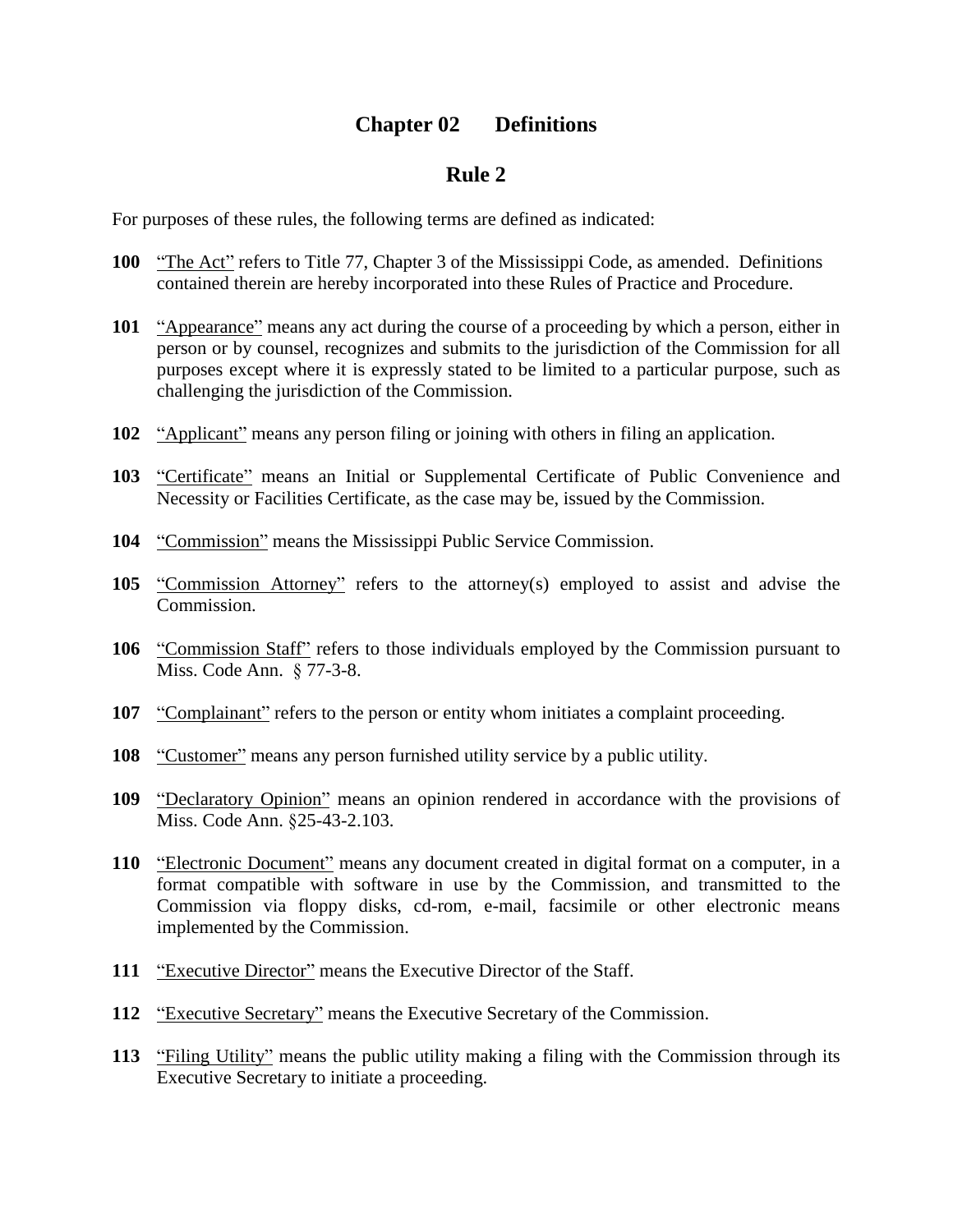- **114** "Filing" means any notice, application, formal request, formal complaint, petition or any other type of document filed with the Commission through its Executive Secretary.
- **115** *iInterested Persons*<sup>*n*</sup> means any persons entitled to notice of Commission proceedings as follows:
	- **1.** In any proceeding filed by a utility other than a telecommunications utility, any person (a) presently holding a certificate authorizing it to provide utility service of the same type as that authorized, or proposed to be authorized, for the filing utility, and (b) which presently holds a certificate for the same type of utility service for a service area, any part of which lies within one mile of the area certificated, or proposed to be certificated to the filing utility; or (c) where known to the Petitioner, any person or entity currently providing utility service of the same type in the proposed area regardless of whether a Certificate has been issued by the Commission;
	- **2.** In any proceeding filed by a provider of telecommunications services, all other certificated providers offering the same type of telecommunications services, as entered into the utility database maintained by the Executive Secretary of the Commission;
	- **3.** In proceedings filed by non-utilities or proceedings initiated by the Commission or the Staff, any person having a substantial interest in the subject matter of the proceeding or whose rights and liabilities may be materially affected thereby;
	- **4.** In addition to the above, in the context of any rate proceeding filed under the provisions of RP 9 (Notice Filings), any person who was a party of record in the last proceeding in which a major change in rates was sought by the filing utility.
- **116** "Order" means a Commission action of particular applicability that determines the legal rights, duties, privileges, immunities or other legal interests of one or more specific persons. The term does not include a declaratory opinion.
- 117  $\frac{\text{``Party''}}{\text{!}}$  is:
	- **1.** The filing utility, petitioner, complainant or applicant;
	- **2.** The Public Utilities Staff in its capacity as a party;
	- **3.** Persons allowed to become an intervenor by Commission order;
	- **4.** Persons made a party by service of process upon them; and
	- **5.** The respondent.
- 118 *'Person*" means an individual, partnership, corporation, association, utility, body politic, water authority, receiver, governmental subdivision or unit thereof, or public or private organization or entity of any character, and includes another state and/or federal agency.